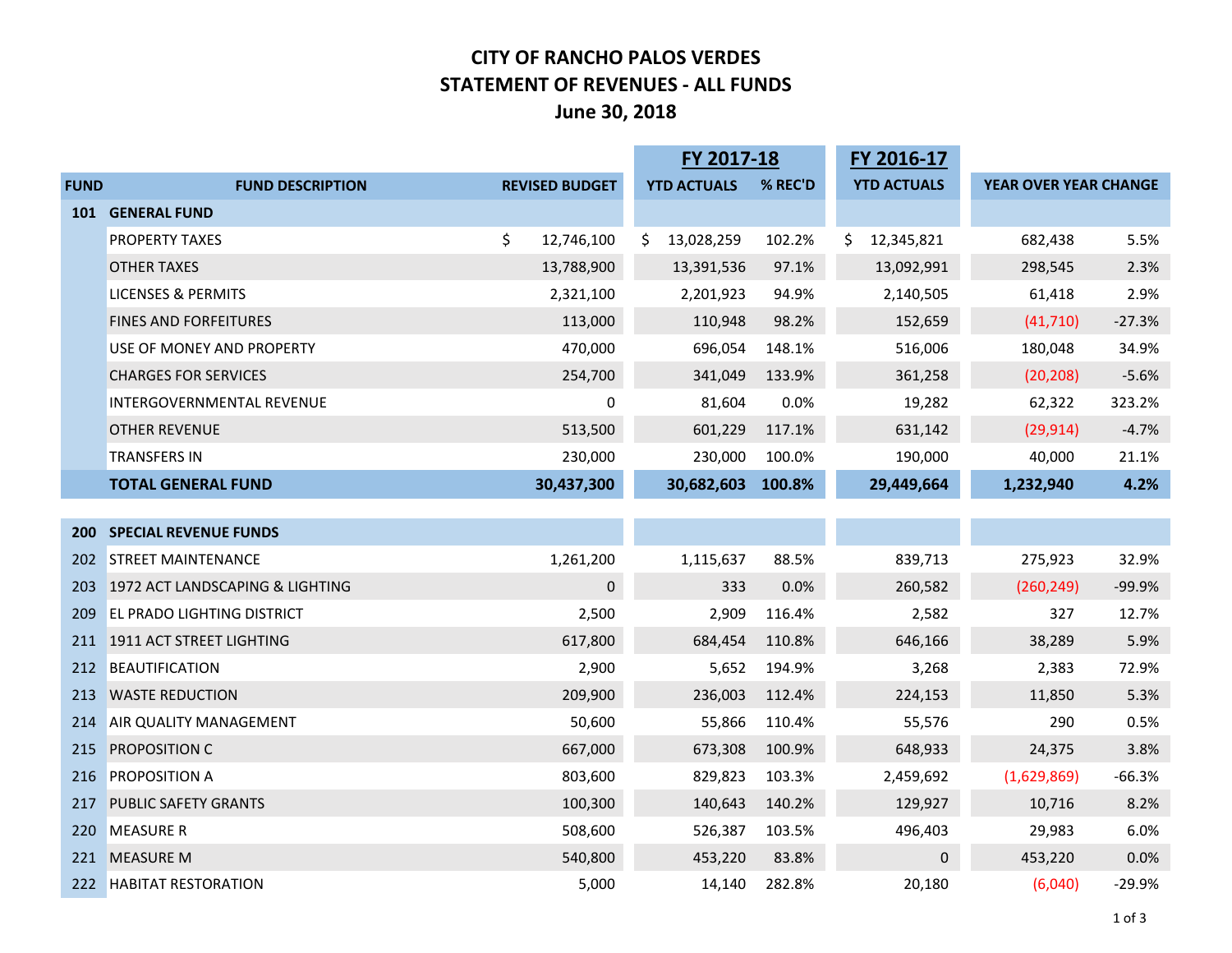# **CITY OF RANCHO PALOS VERDES STATEMENT OF REVENUES - ALL FUNDS June 30, 2018**

|             |                                          |                       | FY 2017-18         |         | FY 2016-17         |                       |          |
|-------------|------------------------------------------|-----------------------|--------------------|---------|--------------------|-----------------------|----------|
| <b>FUND</b> | <b>FUND DESCRIPTION</b>                  | <b>REVISED BUDGET</b> | <b>YTD ACTUALS</b> | % REC'D | <b>YTD ACTUALS</b> | YEAR OVER YEAR CHANGE |          |
| 223         | <b>SUBREGION ONE MAINTENANCE</b>         | 46,300                | 73,580             | 158.9%  | 5,307              | 68,273                | 1286.4%  |
| 224         | <b>MEASURE A MAINTENANCE</b>             | 90,100                | 48,032             | 53.3%   | 192,893            | (144, 862)            | $-75.1%$ |
| 225         | <b>ABALONE COVE SEWER DISTRICT</b>       | 263,600               | 267,434            | 101.5%  | 263,622            | 3,812                 | 1.4%     |
| 227         | <b>GINSBERG CULTURAL ARTS BLDG.</b>      | 500                   | 1,045              | 208.9%  | 587                | 458                   | 78.0%    |
| 228         | DONOR RESTRICTED CONTRIBUTIONS           | 7,500                 | 46,238             | 616.5%  | 16,466             | 29,771                | 180.8%   |
|             | <b>TOTAL SPECIAL REVENUE FUNDS</b>       | 5,178,200             | 5,174,703          | 99.9%   | 6,266,053          | (1,091,350)           | $-17.4%$ |
|             |                                          |                       |                    |         |                    |                       |          |
| 300         | <b>CAPITAL PROJECTS FUNDS</b>            |                       |                    |         |                    |                       |          |
| 310         | COMMUNITY DEVELOPMENT BLOCK GRANT (CDBG) | 139,300               | 223,613            | 160.5%  | 152,317            | 71,296                | 46.8%    |
| 330         | <b>INFRASTRUCTURE IMPROVEMENTS</b>       | 4,984,600             | 4,829,781          | 96.9%   | 5,732,433          | (902, 651)            | $-15.7%$ |
| 331         | <b>FEDERAL GRANTS</b>                    | 1,131,300             | 1,241,811          | 109.8%  | 0                  | 1,241,811             | 0.0%     |
| 332         | <b>STATE GRANTS</b>                      | 843,186               | 0                  | 0.0%    | $\pmb{0}$          | 0                     | 0.0%     |
| 334         | <b>QUIMBY PARK DEVELOPMENT</b>           | 65,400                | 59,270             | 90.6%   | 67,434             | (8, 164)              | $-12.1%$ |
| 336         | LOW-MODERATE INCOME HOUSING              | 45,300                | 16,482             | 36.4%   | 43,541             | (27,059)              | $-62.1%$ |
| 337         | <b>AFFORDABLE HOUSING PROJECTS</b>       | 3,500                 | 229,275 6550.7%    |         | 4,034              | 225,241               | 5583.8%  |
| 338         | DEVELOP IMPACT MITIGATION (EET)          | 114,500               | 160,720            | 140.4%  | 97,891             | 62,830                | 64.2%    |
| 340         | <b>BICYCLE &amp; PEDESTRIAN ACCESS</b>   | 82,500                | 82,500             | 100.0%  | 0                  | 82,500                | 0.0%     |
|             | <b>TOTAL CAPITAL PROJECTS FUNDS</b>      | 7,409,586             | 6,843,453          | 92.4%   | 6,097,649          | 745,804               | 12.2%    |
|             |                                          |                       |                    |         |                    |                       |          |
| 500         | <b>ENTERPRISE FUNDS</b>                  |                       |                    |         |                    |                       |          |
| 501         | <b>WATER QUALITY FLOOD PROTECTION</b>    | 0                     | 28,934             | 0.0%    | 49,711             | (20, 776)             | $-41.8%$ |
|             | <b>TOTAL ENTERPRISE FUNDS</b>            | $\mathbf{0}$          | 28,934             | 0.0%    | 49,711             | (20, 776)             | $-41.8%$ |
|             |                                          |                       |                    |         |                    |                       |          |
| 600         | <b>INTERNAL SERVICE FUND</b>             |                       |                    |         |                    |                       |          |
| 681         | <b>EQUIPMENT REPLACEMENT</b>             | 300,900               | 330,819            | 109.9%  | 101,214            | 229,604               | 226.9%   |
| 685         | <b>EMPLOYEE BENEFITS</b>                 | 0                     | $\mathbf{0}$       | 0.0%    | $\mathbf 0$        | 0                     | 0.0%     |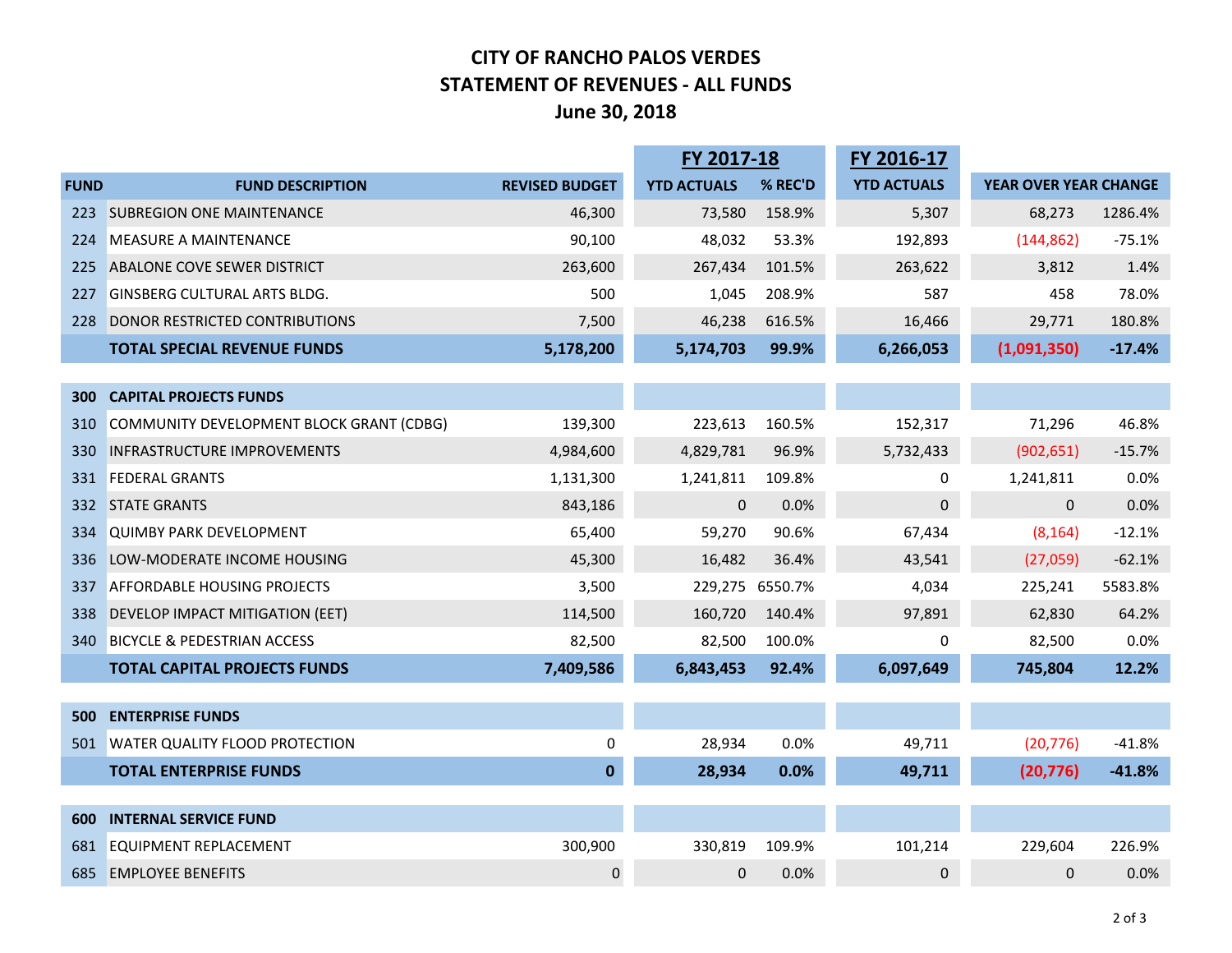# **CITY OF RANCHO PALOS VERDES STATEMENT OF REVENUES - ALL FUNDS June 30, 2018**

|             |                                             |                       | FY 2017-18         |         | FY 2016-17         |                              |         |
|-------------|---------------------------------------------|-----------------------|--------------------|---------|--------------------|------------------------------|---------|
| <b>FUND</b> | <b>FUND DESCRIPTION</b>                     | <b>REVISED BUDGET</b> | <b>YTD ACTUALS</b> | % REC'D | <b>YTD ACTUALS</b> | <b>YEAR OVER YEAR CHANGE</b> |         |
|             | <b>TOTAL INTERNAL SERVICE FUNDS</b>         | 300,900               | 330,819            | 109.9%  | 101,214            | 229,604                      | 226.9%  |
|             |                                             |                       |                    |         |                    |                              |         |
|             | <b>REDEVELOPMENT AGENCY</b>                 |                       |                    |         |                    |                              |         |
| 701         | <b>REDEVELOPMENT OBLIGATION</b>             | 0                     | 462,459            | $0.0\%$ | 494,914            | (32, 454)                    | $-6.6%$ |
|             | <b>TOTAL REDEVELOPMENT AGENCY</b>           | 0                     | 462,459            | 0.0%    | 494,914            | (32, 454)                    | $-6.6%$ |
|             |                                             |                       |                    |         |                    |                              |         |
|             | <b>IMPROVEMENT AUTHORITIES</b>              |                       |                    |         |                    |                              |         |
| 285         | <b>IA - PORTUGUESE BEND MAINTENANCE</b>     | 1,100                 | 2,484              | 225.8%  | 1,937              | 547                          | 28.2%   |
| 795         | IMPROVEMENT AUTHORITY - ABALONE COVE MAINT. | 41,400                | 54,334             | 131.2%  | 45,818             | 8,516                        | 18.6%   |
|             | <b>TOTAL IMPROVEMENT AUTHORITIES</b>        | 42,500                | 56,818             | 133.7%  | 47,755             | 9,063                        | 19.0%   |
|             |                                             |                       |                    |         |                    |                              |         |
|             | <b>TOTAL REVENUES</b>                       | 43,368,486            | 43,579,790         | 100.5%  | 42,506,959         | 1,072,831                    | 2.5%    |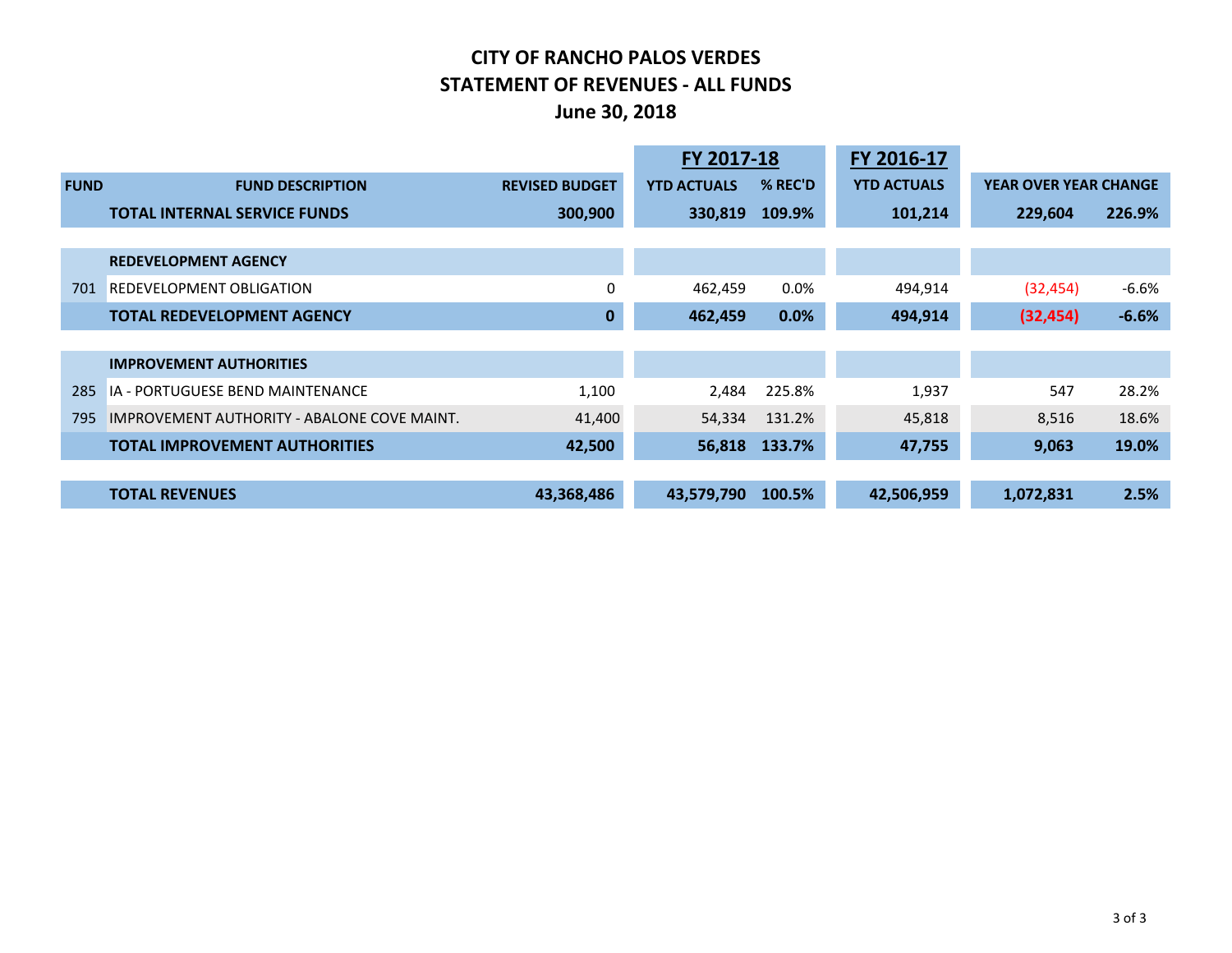|             |                   |                                         |                          |                          |                             |                  |           |                          |                  |                             | <b>CHANGES TO</b>         |
|-------------|-------------------|-----------------------------------------|--------------------------|--------------------------|-----------------------------|------------------|-----------|--------------------------|------------------|-----------------------------|---------------------------|
|             |                   |                                         | FY 2017-18               | <b>June 2018</b>         |                             | <b>AVAILABLE</b> |           | FY 2016-17               | <b>June 2017</b> |                             | <b>ACTUALS JUN '16 TO</b> |
| <b>FUND</b> | <b>ACCOUNT</b>    | <b>ACCOUNT DESCRIPTION</b>              | <b>REVISED BUDGET</b>    | <b>ACTUALS</b>           | <b>YTD ACTUALS</b>          | <b>BUDGET</b>    | % USED    | <b>REVISED BUDGET</b>    | <b>ACTUALS</b>   | <b>YTD ACTUALS</b>          | <b>JUN '17</b>            |
| 101         | 101-300-0000-3101 | <b>GOLF TAXES</b>                       | 370,400                  | 74,763                   | 402,732                     | (32, 332)        | 108.73%   | 370,400                  | 114,086          | 365,259                     | (39, 323)                 |
| 101         | 101-300-0000-3102 | PROPERTY TAXES - SECURED                | 7,664,800                | 337,604                  | 7,840,208                   | (175, 408)       | 102.29%   | 7,347,800                | 186,199          | 6,844,976                   | 151,405                   |
| 101         | 101-300-0000-3103 | PROPERTY TAXES - UNSECURED              | $\sim$                   | $\sim$                   | $\sim$                      | $\sim$           | N/A       | $\sim$                   | $\sim$           | 269,343                     | $\sim$                    |
| 101         | 101-300-0000-3107 | PROPERTY TAXES - IN LIEU OF             | 4,623,800                | $\overline{\phantom{a}}$ | 4,663,495                   | (39, 695)        | 100.86%   | 4,432,400                | $\sim$           | 4,432,363                   |                           |
| 101         | 101-300-0000-3108 | PROPERTY TAXES - RPTTF RDA              | 100                      | $\overline{\phantom{a}}$ | 33,760                      | (33,660)         | 33759.71% | 106,200                  | (177, 186)       | 23,668                      | 177,186                   |
| 101         | 101-300-0000-3109 | PROPERTY TAXES - OTHERS                 | ÷,                       | $\sim$                   | $\mathcal{L}_{\mathcal{A}}$ | $\sim$           | N/A       | $\sim$                   | 90,861           | 332,296                     |                           |
| 101         | 101-300-0000-3110 | PROPERTY TRANSFER TAXES                 | 457,400                  | 99,083                   | 490,796                     | (33, 396)        | 107.30%   | 457,900                  | 85,155           | 443,174                     | 13,928                    |
| 101         | 101-300-0000-3111 | <b>FRANCHISE TAXES</b>                  | 2,112,800                | 352,666                  | 2,128,727                   | (15, 927)        | 100.75%   | 2,092,100                | 331,298          | 1,984,878                   | 21,368                    |
| 101         | 101-300-0000-3112 | <b>SALES TAXES</b>                      | 2,500,500                | 616,253                  | 2,437,988                   | 62,512           | 97.50%    | 2,047,800                | 603,268          | 2,383,705                   | 12,985                    |
| 101         | 101-300-0000-3113 | <b>SALES TAXES PSAF</b>                 | 79,700                   | 22,441                   | 82,079                      | (2, 379)         | 102.99%   | 57,600                   | 21,677           | 78,743                      | 763                       |
| 101         | 101-300-0000-3114 | UTILITY USERS TAXES - ELEC.             | 921,300                  | 127,054                  | 876,790                     | 44,510           | 95.17%    | 1,015,500                | 134,916          | 873,773                     | (7, 862)                  |
| 101         | 101-300-0000-3115 | UTILITY USERS TAXES - WATER             | 663,000                  | 133,748                  | 688,565                     | (25, 565)        | 103.86%   | 615,400                  | 111,482          | 587,623                     | 22,266                    |
| 101         | 101-300-0000-3116 | UTILITY USERS TAXES - GAS               | 286,800                  | 43,339                   | 272,335                     | 14,465           | 94.96%    | 376,600                  | 42,649           | 314,037                     | 691                       |
| 101         | 101-300-0000-3120 | TRANSIENT OCC. TAXES - MISC             | 302,000                  | 32,636                   | 206,158                     | 95,842           | 68.26%    | 431,100                  | 41,459           | 203,219                     | (8,824)                   |
| 101         | 101-300-0000-3121 | TRANSIENT OCC. TAXES-TERRANEA           | 5,738,000                | 988,001                  | 5,408,886                   | 329,114          | 94.26%    | 5,200,000                | 1,008,016        | 5,397,647                   | (20, 016)                 |
| 101         | 101-300-0000-3201 | <b>BUSINESS PERMITS</b>                 | ÷,                       | 248                      | $\mathcal{L}_{\mathcal{A}}$ | $\sim$           | N/A       | $\omega$                 | $\sim$           | $\mathcal{L}_{\mathcal{A}}$ | 248                       |
| 101         | 101-300-0000-3202 | <b>BUILDING &amp; SAFETY PERMITS</b>    | 1,200,000                | 79,864                   | 1,209,868                   | (9,868)          | 100.82%   | 1,200,000                | 83,552           | 1,063,530                   | (3,688)                   |
| 101         | 101-300-0000-3203 | PLAN CHECK PERMITS                      | 320,000                  | 39,728                   | 353,155                     | (33, 155)        | 110.36%   | 320,000                  | 56,822           | 360,349                     | (17,094)                  |
| 101         | 101-300-0000-3205 | <b>FILM PERMITS</b>                     | 50,000                   | 1,167                    | 37,125                      | 12,876           | 74.25%    | 60,000                   | 4,141            | 43,724                      | (2, 974)                  |
| 101         | 101-300-0000-3206 | <b>ANIMAL LICENSES</b>                  | 40,000                   | 9,308                    | 31,835                      | 8,166            | 79.59%    | 38,500                   | 10,263           | 36,470                      | (955)                     |
| 101         | 101-300-0000-3207 | <b>BUILDING &amp; SAFETY SMIP</b>       | 2,000                    | 1,111                    | 858                         | 1,142            | 42.88%    | 2,200                    | 158              | 1,912                       | 954                       |
| 101         | 101-300-0000-3208 | <b>BUILDING &amp; SAFETY ADMIN FEES</b> | 700                      | 832                      | 660                         | 40               | 94.30%    | 700                      | (215)            | 79                          | 1,047                     |
| 101         | 101-300-0000-3209 | <b>GEOLOGY PERMITS</b>                  | 150,000                  | 12,567                   | 132,649                     | 17,351           | 88.43%    | 150,000                  | 19,630           | 173,041                     | (7,063)                   |
| 101         | 101-300-0000-3210 | <b>BUSINESS LICENSE TAXES</b>           | 814,400                  | 20,672                   | 887,276                     | (72, 876)        | 108.95%   | 794,500                  | 15,521           | 904,107                     | 5,151                     |
| 101         | 101-300-0000-3212 | <b>BUSINESS LICENSE PENALTY</b>         | $\overline{\phantom{a}}$ | 592                      | 5,784                       | (5,784) N/A      |           | $\overline{\phantom{a}}$ | $\sim$           | $\sim$                      | 592                       |
| 101         | 101-300-0000-3213 | PARKING PERMITS-OVERSIZED VEH.          | 500                      | $\sim$                   | 330                         | 171              | 65.90%    | 500                      | 50               | 690                         | (50)                      |
| 101         | 101-300-0000-3214 | PARKING PERMIT DECALS                   | 800                      | 174                      | 665                         | 135              | 83.09%    | 500                      | 47               | 683                         | 127                       |
| 101         | 101-300-0000-3215 | PLANNING & ZONING PERMITS               | 415,000                  | 38,901                   | 341,424                     | 73,576           | 82.27%    | 420,000                  | 41,723           | 345,749                     | (2,822)                   |
| 101         | 101-300-0000-3216 | PLANNING INVESTIGATION FEES             | 10,000                   | $\sim$                   | 3,076                       | 6,924            | 30.76%    | 9,000                    | 3,106            | 16,165                      | (3, 106)                  |
| 101         | 101-300-0000-3217 | <b>VIEW RESTRORATION PERMITS</b>        | 14,000                   | 3,413                    | $\sim$                      | 14,000           | 0.00%     | 10,000                   | $\sim$           | 7,719                       | 3,413                     |
| 101         | 101-300-0000-3218 | PLANNING MISC. PERMITS                  | 16,600                   | 1                        | 8,572                       | 8,028            | 51.64%    | 17,300                   | 3,587            | 17,176                      | (3,586)                   |
| 101         | 101-300-0000-3219 | <b>ROW - MISC PERMITS</b>               | 100,000                  | 5,598                    | 77,689                      | 22,311           | 77.69%    | 73,000                   | 10,296           | 72,142                      | (4,698)                   |
| 101         | 101-300-0000-3220 | ROW - DUMPSTER PERMITS                  | 1,500                    | 490                      | 4,018                       | (2,518)          | 267.87%   | 1,200                    | 98               | 1,078                       | 392                       |
| 101         | 101-300-0000-3301 | <b>FEDERAL GRANTS</b>                   | $\sim$                   |                          | 64,483                      | (64, 483) N/A    |           | $\sim$                   | $\sim$           | $\sim$                      | $\sim$                    |
| 101         | 101-300-0000-3302 | <b>STATE GRANTS</b>                     | ÷,                       | $\sim$                   | 17,121                      | (17, 121) N/A    |           | $\sim$                   | $\sim$           | 19,282                      |                           |
| 101         | 101-300-0000-3401 | <b>ENGINEERING FEES</b>                 | 10,000                   | $\sim$                   | 198                         | 9,802            | 1.98%     | 5,000                    | 2,098            | 2,706                       | (2,098)                   |
| 101         | 101-300-0000-3501 | <b>TOW FEES</b>                         | 8,000                    | 1,577                    | 8,383                       | (383)            | 104.79%   | 8,000                    | 1,992            | 9,745                       | (415)                     |
| 101         | 101-300-0000-3502 | <b>FALSE ALARM</b>                      | 5,000                    | (800)                    | 11,400                      | (6,400)          | 228.00%   | 2,500                    | 2,500            | 2,500                       | (3,300)                   |
| 101         | 101-300-0000-3503 | <b>TRAFFIC TICKETS</b>                  | 100,000                  | 29,415                   | 91,165                      | 8,835            | 91.17%    | 100,000                  | 56,154           | 140,414                     | (26, 739)                 |
| 101         | 101-300-0000-3601 | <b>INTEREST EARNINGS</b>                | 83,300                   | 73,976                   | 206,893                     | (123, 593)       | 248.37%   | 83,300                   | 39,698           | 107,867                     | 34,277                    |
| 101         | 101-300-0000-3602 | RENTAL/LEASES                           | 177,700                  | 52,958                   | 226,798                     | (49,098)         | 127.63%   | 138,400                  | 24,586           | 173,140                     | 28,372                    |
| 101         | 101-300-0000-3801 | ADMINISTRATIVE OVERHEAD                 | 89,700                   | 22,425                   | 89,700                      | $\sim$           | 100.00%   | 145,800                  | (16,050)         | 155,800                     | 38,475                    |
| 101         | 101-300-0000-3901 | <b>DONATIONS</b>                        | $\sim$                   | $\sim$                   | $\mathbf{1}$                |                  | (1) N/A   | $\sim$                   | $\sim$           | $\Omega$                    | ÷.                        |
| 101         | 101-300-0000-3902 | <b>CASP FEES</b>                        | 500                      | 1,022                    | 4,253                       | (3, 753)         | 850.58%   | 500                      | 169              | 1,215                       | 854                       |
| 101         | 101-300-0000-3904 | RDA LOAN REPAYMENT                      | 179,000                  | $\sim$                   | 117,694                     | 61,306           | 65.75%    | 88,200                   | 177,186          | 177,186                     | (177, 186)                |
|             |                   |                                         |                          |                          |                             |                  |           |                          |                  |                             |                           |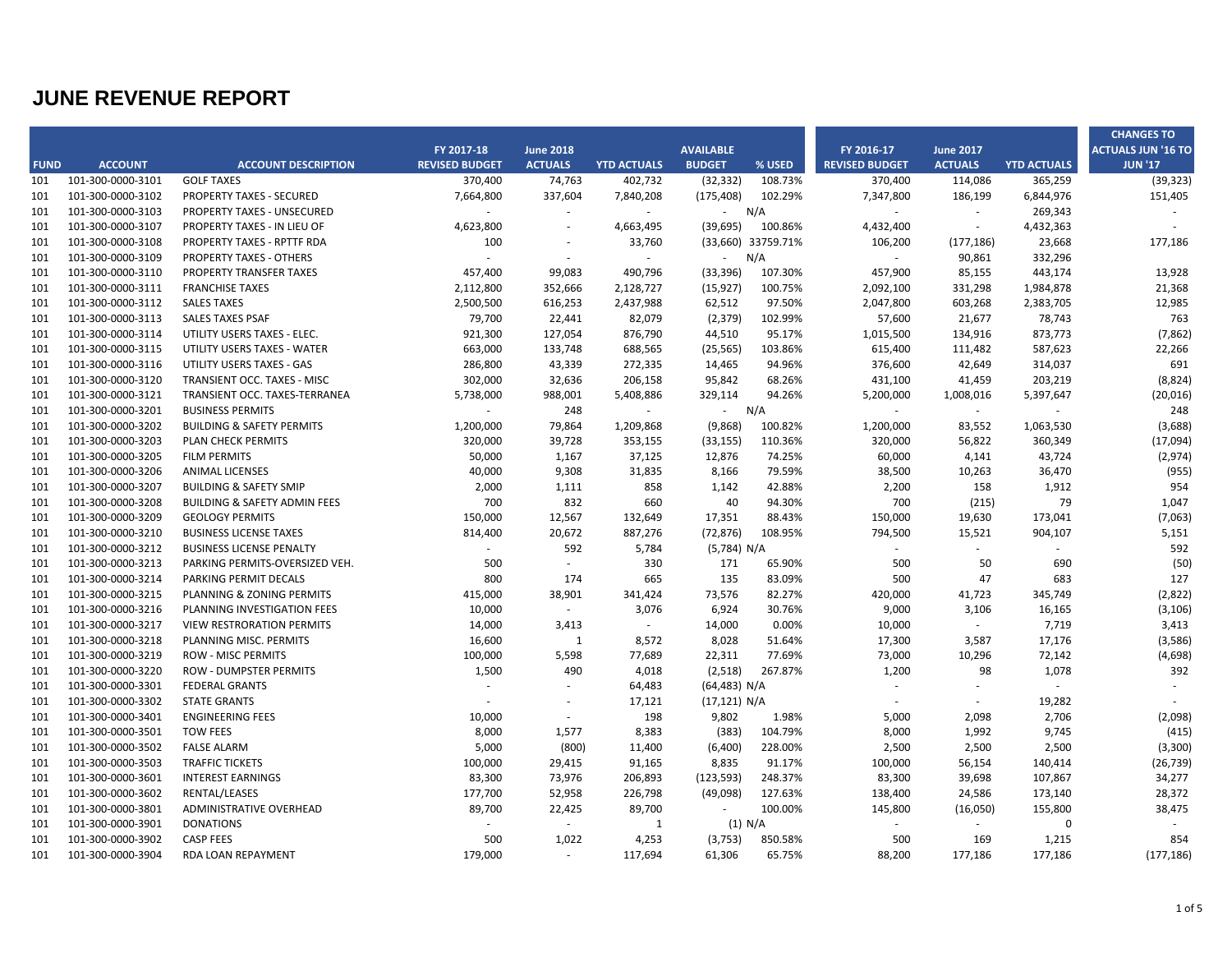|             |                   |                                            |                       |                          |                    |                          |          |                          |                          |                    | <b>CHANGES TO</b>         |
|-------------|-------------------|--------------------------------------------|-----------------------|--------------------------|--------------------|--------------------------|----------|--------------------------|--------------------------|--------------------|---------------------------|
|             |                   |                                            | FY 2017-18            | <b>June 2018</b>         |                    | <b>AVAILABLE</b>         |          | FY 2016-17               | <b>June 2017</b>         |                    | <b>ACTUALS JUN '16 TO</b> |
| <b>FUND</b> | <b>ACCOUNT</b>    | <b>ACCOUNT DESCRIPTION</b>                 | <b>REVISED BUDGET</b> | <b>ACTUALS</b>           | <b>YTD ACTUALS</b> | <b>BUDGET</b>            | % USED   | <b>REVISED BUDGET</b>    | <b>ACTUALS</b>           | <b>YTD ACTUALS</b> | <b>JUN '17</b>            |
| 101         | 101-300-0000-3906 | <b>SALES OF SIGNS/SERVICES</b>             | 700                   | $\overline{\phantom{a}}$ | 150                | 550                      | 21.43%   | 300                      | $\sim$                   | 1,150              |                           |
| 101         | 101-300-0000-3908 | <b>RDA ADMINISTRATIVE FEES</b>             | 50,000                | $\sim$                   | 50,000             |                          | 100.00%  | 60,000                   | 6,807                    | 6,807              | (6,807)                   |
| 101         | 101-300-0000-3999 | MISCELLANEOUS REVENUE                      | 15,000                | 12,300                   | 173,007            | (158,007)                | 1153.38% | 119,600                  | 148,055                  | 173,409            | (135, 756)                |
| 101         | 101-300-0000-9217 | <b>TRANSFER - PUBLIC SAFETY</b>            | 140,000               | 35,000                   | 140,000            | $\sim$                   | 100.00%  | 100,000                  | 25,000                   | 100,000            | 10,000                    |
| 101         | 101-300-0000-9224 | TRANSFER - MEASURE A MAINT                 | 90,000                | 22,500                   | 90,000             | $\overline{\phantom{a}}$ | 100.00%  | 90,000                   | 22,500                   | 90,000             |                           |
|             |                   | Total 0000 UNASSIGNED                      | 29,805,000            | 3,292,625                | 29,918,749         | (113, 749)               | 100.38%  | 28,589,800               | 3,333,356                | 28,740,538         | 50,130                    |
| 101         | 101-300-1430-3999 | MISCELLANEOUS REVENUE                      | 300                   | 40                       | 1,640              | (1, 340)                 | 546.67%  | 300                      | $\sim$                   | 1,079              | 40                        |
|             |                   | <b>Total 1430 EMERGENCY PREPAREDNESS</b>   | 300                   | 40                       | 1,640              | (1, 340)                 | 546.67%  | 300                      | $\overline{\phantom{a}}$ | 1,079              | 40                        |
| 101         | 101-300-1470-3999 | <b>MISCELLANEOUS REVENUE</b>               | $\sim$                |                          | $\sim$             | $\sim$                   | N/A      | 300                      | $\sim$                   |                    |                           |
|             |                   | Total 1470 INFORMATION TECHNOLOGY - DAT/   |                       |                          |                    |                          | N/A      | 300                      |                          |                    | $\sim$                    |
| 101         | 101-300-4140-3504 | <b>CODE ENFORCEMENT CITATIONS</b>          | $\sim$                | $\sim$                   | 32,805             | (32,805) N/A             |          | $\sim$                   | $\sim$                   | $\sim$             | $\sim$                    |
|             |                   | <b>Total 4140 CODE ENFORCEMENT</b>         |                       | $\overline{\phantom{a}}$ | 32,805             | (32,805) N/A             |          | $\overline{\phantom{a}}$ |                          |                    | $\overline{\phantom{a}}$  |
| 101         | 101-300-5120-3412 | PROGRAM/EVENT FEES                         | ÷.                    |                          | 5,799              | (5,799) N/A              |          | (200)                    | (900)                    | (1, 273)           | 900                       |
| 101         | 101-300-5120-3602 | RENTAL/LEASES                              | 2,000                 |                          | 1,314              | 686                      | 65.70%   | 1,400                    | $\sim$                   | 2,157              |                           |
| 101         | 101-300-5120-3901 | <b>DONATIONS</b>                           | $\sim$                |                          | $\sim$             | $\sim$                   | N/A      | 100                      | $\sim$                   | 132                |                           |
|             |                   | <b>Total 5120 OTHER RECREATIONAL FACIL</b> | 2,000                 | $\sim$                   | 7.113              | (5, 113)                 | 355.65%  | 1,300                    | (900)                    | 1,016              | 900                       |
| 101         | 101-300-5130-3602 | RENTAL/LEASES                              | 40,000                | 4,667                    | 15,431             | 24,569                   | 38.58%   | 40,500                   | 8,238                    | 52,013             | (3, 571)                  |
|             |                   | Total 5130 FRED HESSE JR. PARK             | 40,000                | 4,667                    | 15,431             | 24,569                   | 38.58%   | 40,500                   | 8,238                    | 52,013             | (3,571)                   |
| 101         | 101-300-5131-3412 | PROGRAM/EVENT FEES                         | $\sim$                | 780                      | 30,410             | (30, 410) N/A            |          | $\sim$                   | $\sim$                   | $\sim$             | 780                       |
|             |                   | <b>Total 5131 CONTRACT CLASSES</b>         |                       | 780                      | 30,410             | (30, 410) N/A            |          |                          | $\blacksquare$           |                    | 780                       |
| 101         | 101-300-5140-3602 | RENTAL/LEASES                              | 7,000                 | 4,745                    | 43,647             | (36, 647)                | 623.53%  | 10,000                   | 1,875                    | 14,346             | 2,870                     |
|             |                   | Total 5140 ROBERT E. RYAN PARK             | 7,000                 | 4,745                    | 43,647             | (36, 647)                | 623.53%  | 10,000                   | 1,875                    | 14,346             | 2,870                     |
| 101         | 101-300-5150-3602 | RENTAL/LEASES                              | 20.000                | 1.303                    | 8.799              | 11,201                   | 44.00%   | 19.100                   | 1,733                    | 19.132             | (430)                     |
|             |                   | Total 5150 LADERA LINDA COMMUNITY C        | 20,000                | 1,303                    | 8,799              | 11,201                   | 44.00%   | 19,100                   | 1,733                    | 19,132             | (430)                     |
| 101         | 101-300-5160-3411 | <b>PARKING LOT FEES</b>                    | 230,000               | 23,948                   | 245,941            | (15, 941)                | 106.93%  | 230,000                  | 28,171                   | 261,692            | (4, 223)                  |
|             |                   | Total 5160 ABALONE COVE SHORELINE P        | 230,000               | 23,948                   | 245,941            | (15, 941)                | 106.93%  | 230,000                  | 28,171                   | 261,692            | (4, 223)                  |
| 101         | 101-300-5170-3412 | PROGRAM/EVENT FEES                         | 8,000                 | $\sim$                   | 5,557              | 2,443                    | 69.46%   | 8,000                    | (1,885)                  | 7,364              | 1,885                     |
| 101         | 101-300-5170-3901 | <b>DONATIONS</b>                           | 16,000                | 4,900                    | 5,400              | 10,600                   | 33.75%   | 13,100                   | 5,975                    | 14,166             | (1,075)                   |
|             |                   | Total 5170 SPECIAL EVENTS & PROGRAM        | 24,000                | 4,900                    | 10,957             | 13,043                   | 45.65%   | 21,100                   | 4,090                    | 21,530             | 810                       |
| 101         | 101-300-5180-3602 | RENTAL/LEASES                              | 180,000               | 3,435                    | 208,603            | (28, 603)                | 115.89%  | 200,000                  | 14,350                   | 199,233            | (10, 915)                 |
| 101         | 101-300-5180-3701 | PVIC SALES TAXABLE                         | 120,000               | 10,000                   | 136,013            | (16, 013)                | 113.34%  | $\sim$                   | 9,381                    | 101,545            | 619                       |
| 101         | 101-300-5180-3901 | <b>DONATIONS</b>                           | $\sim$                | 877                      | 11,667             | (11,667) N/A             |          | $\overline{\phantom{a}}$ | 3,410                    | 7,783              | (2, 533)                  |
| 101         | 101-300-5180-3999 | MISCELLANEOUS REVENUE                      | $\sim$                | $\sim$                   | $\sim$             | $\sim 100$               | N/A      | 120,000                  | $\sim$                   | 18,894             | $\sim$                    |
|             |                   | Total 5180 POINT VICENTE INTER. CEN        | 300,000               | 14,312                   | 356,284            | (56, 284)                | 118.76%  | 320,000                  | 27,141                   | 327,454            | (12, 829)                 |
| 101         | 101-300-5190-3412 | PROGRAM/EVENT FEES                         | 6,000                 | 1,474                    | 10,456             | (4, 456)                 | 174.27%  | 5,000                    | 3,165                    | 7,918              | (1,691)                   |
| 101         | 101-300-5190-3901 | <b>DONATIONS</b>                           | 3,000                 | 65                       | 372                | 2,628                    | 12.40%   | 3,000                    | $\sim$                   | 2,946              | 65                        |
|             |                   | Total 5190 REACH                           | 9,000                 | 1,539                    | 10,828             | (1,828)                  | 120.31%  | 8,000                    | 3,165                    | 10,864             | (1,626)                   |
| 101         |                   | <b>Total 101 GENERAL FUND</b>              | 30,437,300            | 3,348,858                | 30,682,603         | (245, 303)               | 100.81%  | 29,240,400               | 3,406,868                | 29,449,664         | 32,852                    |
| 202         | 202-300-0000-3304 | STATE GRANTS - SECTION 2103                | 190,100               | 11,969                   | 167,001            | 23,099                   | 87.85%   | 202,000                  | 8,576                    | 114,879            | 3,394                     |
| 202         | 202-300-0000-3305 | STATE GRANTS - SECTION 2105                | 256,000               | 18,678                   | 232,717            | 23,283                   | 90.91%   | 207,000                  | 22,593                   | 241,844            | (3, 915)                  |
| 202         | 202-300-0000-3306 | STATE GRANTS - SECTION 2106                | 159,500               | 11,592                   | 144,561            | 14,939                   | 90.63%   | 128,000                  | 12,857                   | 145,849            | (1, 265)                  |
| 202         | 202-300-0000-3307 | STATE GRANTS - SECTION 2107                | 331,000               | 25,312                   | 302,867            | 28,133                   | 91.50%   | 280,000                  | 30,521                   | 306,619            | (5, 209)                  |
| 202         | 202-300-0000-3308 | STATE GRANTS - SECTION 2107.5              | 6,000                 | $\sim$                   | 6,000              | $\sim$                   | 100.00%  | 6,000                    | $\sim$                   | 6,000              | $\sim$                    |
| 202         | 202-300-0000-3309 | STATE GAS TAX - SECTION 2031               | 243,200               | 79,331                   | 197,680            | 45,520                   | 81.28%   |                          |                          |                    | 79,331                    |
| 202         | 202-300-0000-3404 | SIDEWALK REPAIRS                           | $\sim$                |                          |                    | $\sim$                   | N/A      | 3,000                    |                          |                    |                           |
|             |                   |                                            |                       |                          |                    |                          |          |                          |                          |                    |                           |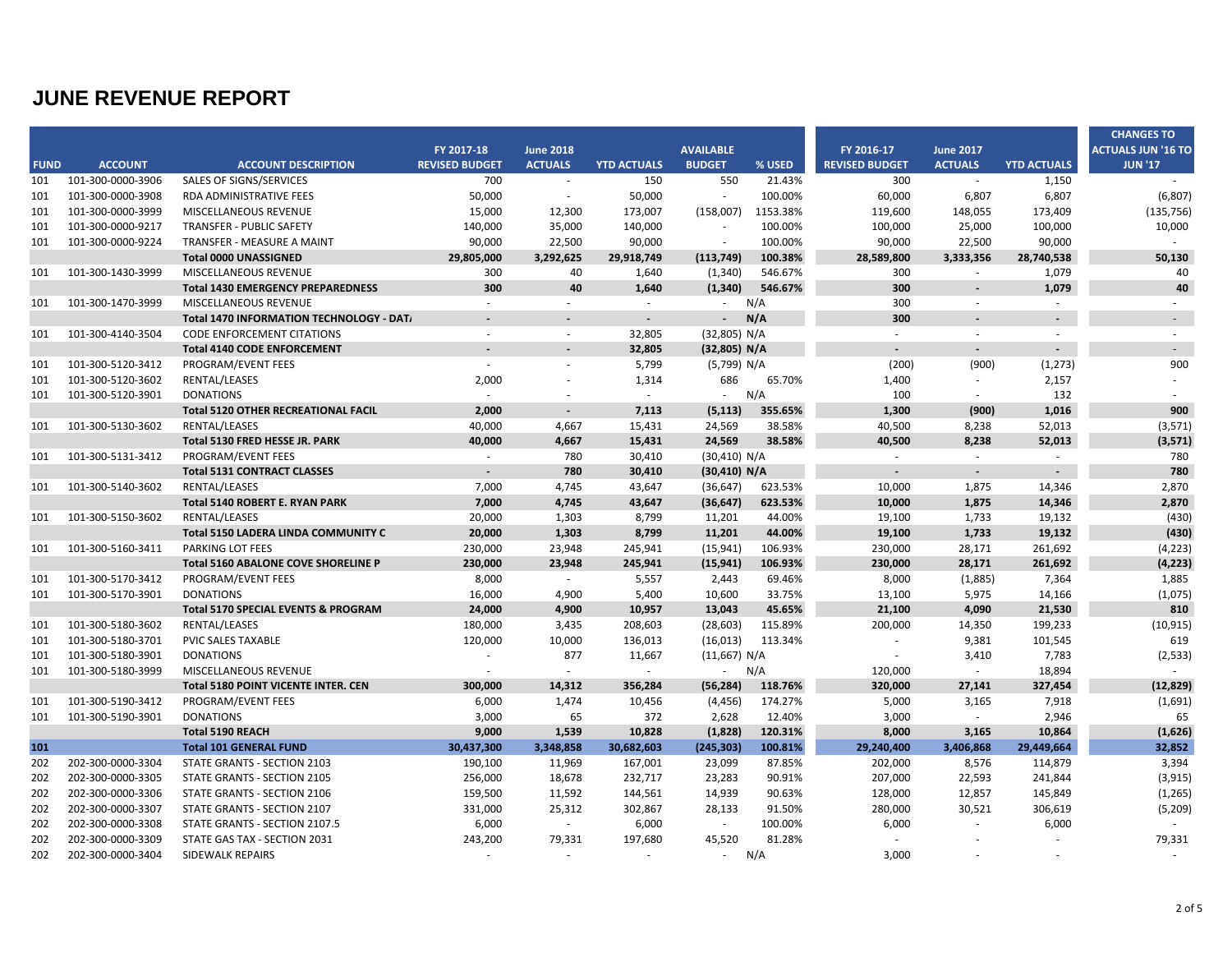|             |                   |                                            |                       |                  |                    |                  |         |                       |                  |                    | <b>CHANGES TO</b>         |
|-------------|-------------------|--------------------------------------------|-----------------------|------------------|--------------------|------------------|---------|-----------------------|------------------|--------------------|---------------------------|
|             |                   |                                            | FY 2017-18            | <b>June 2018</b> |                    | <b>AVAILABLE</b> |         | FY 2016-17            | <b>June 2017</b> |                    | <b>ACTUALS JUN '16 TO</b> |
| <b>FUND</b> | <b>ACCOUNT</b>    | <b>ACCOUNT DESCRIPTION</b>                 | <b>REVISED BUDGET</b> | <b>ACTUALS</b>   | <b>YTD ACTUALS</b> | <b>BUDGET</b>    | % USED  | <b>REVISED BUDGET</b> | <b>ACTUALS</b>   | <b>YTD ACTUALS</b> | <b>JUN '17</b>            |
| 202         | 202-300-0000-3601 | <b>INTEREST EARNINGS</b>                   | 8,100                 | $\sim$           | 918                | 7,182            | 11.34%  | 4,600                 | 1,463            | 6,870              | (1, 463)                  |
| 202         | 202-300-0000-3999 | <b>MISCELLANEOUS REVENUE</b>               | 67,300                | 928              | 63,892             | 3,408            | 94.94%  | 12,000                | 2,324            | 17,653             | (1, 395)                  |
| 202         |                   | <b>Total 202 GAS TAX</b>                   | 1.261.200             | 147,811          | 1,115,637          | 145,563          | 88.46%  | 842,600               | 78,334           | 839,713            | 69,477                    |
| 203         | 203-300-0000-3102 | <b>PROPERTY TAXES - SECURED</b>            |                       |                  |                    | $\sim$           | N/A     | 260,000               | 6,132            | 256,628            | (6, 132)                  |
| 203         | 203-300-0000-3109 | <b>PROPERTY TAXES - OTHERS</b>             |                       |                  | $\sim$             |                  | N/A     | ÷.                    | 372              | 3,409              | (372)                     |
| 203         | 203-300-0000-3601 | <b>INTEREST EARNINGS</b>                   |                       | 99               | 333                | (333) N/A        |         | 200                   | 247              | 545                | (148)                     |
| 203         |                   | Total 203 1972 ACT LANDSCAPE/LIGHT         |                       | 99               | 333                | (333) N/A        |         | 260,200               | 6,751            | 260,582            | (148)                     |
| 209         | 209-300-0000-3102 | <b>PROPERTY TAXES - SECURED</b>            | 2,300                 | 110              | 2,564              | (264)            | 111.47% | 2,200                 | 59               | 2,189              | 51                        |
| 209         | 209-300-0000-3103 | PROPERTY TAXES - UNSECURED                 |                       |                  |                    |                  | N/A     |                       |                  | 104                |                           |
| 209         | 209-300-0000-3109 | <b>PROPERTY TAXES - OTHERS</b>             | $\overline{a}$        | $\overline{a}$   | $\sim$             | $\sim$           | N/A     |                       | 29               | 109                | (29)                      |
| 209         | 209-300-0000-3601 | <b>INTEREST EARNINGS</b>                   | 200                   | 110              | 345                | (145)            | 172.54% | 100                   | 62               | 180                | 48                        |
| 209         |                   | <b>Total 209 EL PRADO LIGHTING DISTRIC</b> | 2.500                 | 219              | 2.909              | (409)            | 116.36% | 2.300                 | 149              | 2.582              | 70                        |
| 211         | 211-300-0000-3102 | <b>PROPERTY TAXES - SECURED</b>            | 606,800               | 28,030           | 659,534            | (52, 734)        | 108.69% | 550,000               | 15,366           | 582,221            | 12,665                    |
| 211         | 211-300-0000-3103 | <b>PROPERTY TAXES - UNSECURED</b>          | $\sim$                | $\omega$         |                    | $\sim$           | N/A     |                       | $\sim$           | 22,313             |                           |
| 211         | 211-300-0000-3109 | <b>PROPERTY TAXES - OTHERS</b>             | $\sim$                | $\sim$           |                    |                  | N/A     | $\overline{a}$        | 7,539            | 28,340             | (7, 539)                  |
| 211         | 211-300-0000-3601 | <b>INTEREST EARNINGS</b>                   | 11,000                | 8,019            | 24,921             | (13, 921)        | 226.55% | 5,600                 | 4,648            | 13,292             | 3,371                     |
| 211         |                   | Total 211 1911 ACT STREET LIGHTING         | 617,800               | 36,049           | 684,454            | (66, 654)        | 110.79% | 555,600               | 27,553           | 646,166            | 8,496                     |
| 212         | 212-300-0000-3601 | <b>INTEREST EARNINGS</b>                   | 2,900                 | 1,694            | 5,652              | (2,752)          | 194.89% | 900                   | 1,070            | 3,268              | 623                       |
| 212         |                   | <b>Total 212 BEAUTIFICATION</b>            | 2,900                 | 1,694            | 5,652              | (2,752)          | 194.89% | 900                   | 1,070            | 3,268              | 623                       |
| 213         | 213-300-0000-3302 | <b>STATE GRANTS</b>                        | 22,100                | 10,920           | 10,920             | 11,180           | 49.41%  | 26,000                | 11,030           | 33,973             | (110)                     |
| 213         | 213-300-0000-3406 | <b>WASTE REDUCTION FEES</b>                | 185,000               | 53,805           | 219,802            | (34, 802)        | 118.81% | 180,500               | 39,893           | 187,036            | 13,912                    |
| 213         | 213-300-0000-3601 | <b>INTEREST EARNINGS</b>                   | 2,800                 | 1,650            | 5,281              | (2,481)          | 188.60% | 1,600                 | 1,025            | 3,144              | 625                       |
| 213         |                   | <b>Total 213 WASTE REDUCTION</b>           | 209,900               | 66,375           | 236,003            | (26, 103)        | 112.44% | 208,100               | 51,948           | 224.153            | 14,427                    |
| 214         | 214-300-0000-3303 | <b>LOCAL GRANTS</b>                        | 50,000                | 14,119           | 54,916             | (4, 916)         | 109.83% | 50,000                | 13,972           | 54,963             | 147                       |
| 214         | 214-300-0000-3601 | <b>INTEREST EARNINGS</b>                   | 600                   | 262              | 949                | (349)            | 158.19% | 300                   | 210              | 613                | 53                        |
| 214         |                   | <b>Total 214 AIR QUALITY MANAGEMENT</b>    | 50,600                | 14,381           | 55,866             | (5,266)          | 110.41% | 50,300                | 14,181           | 55,576             | 200                       |
| 215         | 215-300-0000-3303 | <b>LOCAL GRANTS</b>                        | 664,000               | 51,242           | 665,051            | (1,051)          | 100.16% | 646,900               | 61,813           | 645,099            | (10, 571)                 |
| 215         | 215-300-0000-3601 | <b>INTEREST EARNINGS</b>                   | 3,000                 | 2,935            | 8,257              | (5,257)          | 275.23% | 2,200                 | 1,214            | 3,835              | 1,722                     |
| 215         |                   | <b>Total 215 PROPOSITION C</b>             | 667,000               | 54,177           | 673,308            | (6,308)          | 100.95% | 649,100               | 63,027           | 648,933            | (8,850)                   |
| 216         | 216-300-0000-3303 | <b>LOCAL GRANTS</b>                        | 800,500               | 61,776           | 802,855            | (2, 355)         | 100.29% | 779,900               | 74,525           | 776,681            | (12, 749)                 |
| 216         | 216-300-0000-3601 | <b>INTEREST EARNINGS</b>                   | 3,100                 | 7,680            | 26,968             | (23, 868)        | 869.93% | 1,400                 | 4,834            | 8,012              | 2,845                     |
| 216         | 216-300-0000-3999 | MISCELLANEOUS REVENUE                      | $\sim$                | $\sim$           | $\sim$             | $\sim$           | N/A     | 1,675,000             | $\sim$           | 1,675,000          | $\sim$                    |
| 216         |                   | <b>Total 216 PROPOSITION A</b>             | 803.600               | 69,456           | 829.823            | (26, 223)        | 103.26% | 2,456,300             | 79,359           | 2,459,692          | (9,903)                   |
| 217         | 217-300-0000-3302 | <b>STATE GRANTS</b>                        | 100,000               | $\sim$           | 139,416            | (39, 416)        | 139.42% | 100,000               | $\sim$           | 129,324            |                           |
| 217         | 217-300-0000-3601 | <b>INTEREST EARNINGS</b>                   | 300                   | 353              | 1,227              | (927)            | 408.94% | 200                   | 216              | 603                | 136                       |
| 217         |                   | <b>Total 217 PUBLIC SAFETY GRANTS</b>      | 100,300               | 353              | 140,643            | (40, 343)        | 140.22% | 100,200               | 216              | 129,927            | 136                       |
| 220         | 220-300-0000-3303 | <b>LOCAL GRANTS</b>                        | 498,000               | 38,401           | 498,787            | (787)            | 100.16% | 485,100               | 46,351           | 483,294            | (7,950)                   |
| 220         | 220-300-0000-3601 | <b>INTEREST EARNINGS</b>                   | 10,600                | 9,007            | 27,599             | (16,999)         | 260.37% | 4,500                 | 4,658            | 13,110             | 4,349                     |
| 220         |                   | <b>Total 220 MEASURE R</b>                 | 508,600               | 47,408           | 526,387            | (17, 787)        | 103.50% | 489,600               | 51,009           | 496,403            | (3,601)                   |
| 221         | 221-300-0000-3303 | <b>LOCAL GRANTS</b>                        | 536,200               | 44,208           | 452,015            | 84,185           | 84.30%  | ÷.                    | $\sim$           | ×.                 | 44,208                    |
| 221         | 221-300-0000-3601 | <b>INTEREST EARNINGS</b>                   | 4,600                 | 548              | 1,205              | 3,395            | 26.19%  | ÷.                    | $\sim$           | ×.                 | 548                       |
| 221         |                   | <b>Total 221 MEASURE M</b>                 | 540,800               | 44,756           | 453,220            | 87,580           | 83.81%  |                       | $\sim$           | $\sim$             | 44,756                    |
| 222         | 222-300-0000-3302 | <b>STATE GRANTS</b>                        | $\sim$                | $\sim$           | 433                | (433) N/A        |         | $\sim$                | 6,153            | 6,729              | (6, 153)                  |
| 222         | 222-300-0000-3601 | <b>INTEREST EARNINGS</b>                   | 5,000                 | 4,123            | 13,707             | (8,707)          | 274.15% | 4,900                 | 2,700            | 8,682              | 1,423                     |
| 222         | 222-300-0000-3999 | MISCELLANEOUS REVENUE                      | $\sim$                | $\sim$           | $\sim$             | $\sim$           | N/A     | $\sim$                |                  | 4,769              |                           |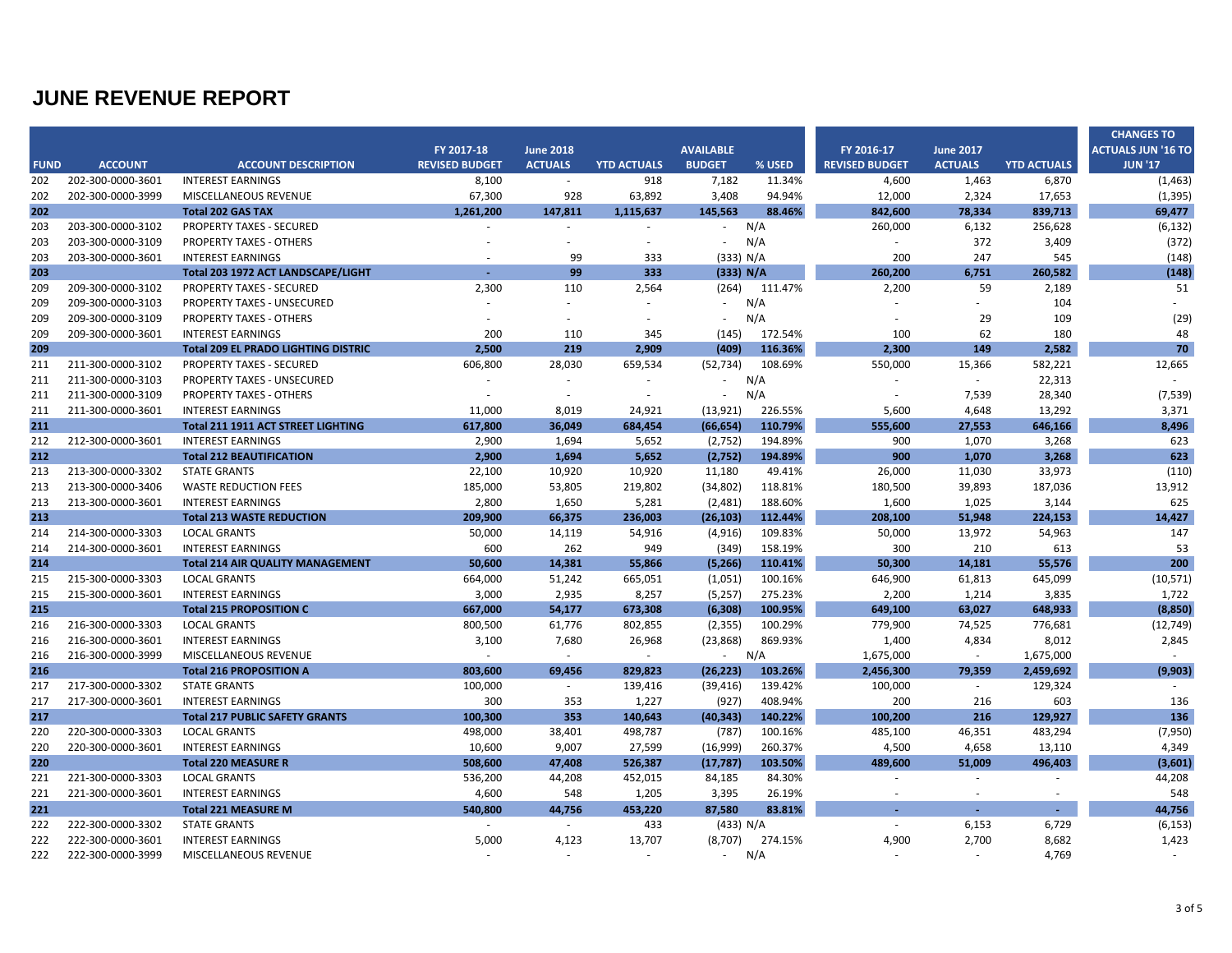|             |                   |                                            |                       |                          |                    |                  |          |                       |                          |                    | <b>CHANGES TO</b>         |
|-------------|-------------------|--------------------------------------------|-----------------------|--------------------------|--------------------|------------------|----------|-----------------------|--------------------------|--------------------|---------------------------|
|             |                   |                                            | FY 2017-18            | <b>June 2018</b>         |                    | <b>AVAILABLE</b> |          | FY 2016-17            | <b>June 2017</b>         |                    | <b>ACTUALS JUN '16 TO</b> |
| <b>FUND</b> | <b>ACCOUNT</b>    | <b>ACCOUNT DESCRIPTION</b>                 | <b>REVISED BUDGET</b> | <b>ACTUALS</b>           | <b>YTD ACTUALS</b> | <b>BUDGET</b>    | % USED   | <b>REVISED BUDGET</b> | <b>ACTUALS</b>           | <b>YTD ACTUALS</b> | <b>JUN '17</b>            |
| 222         |                   | <b>Total 222 HABITAT RESTORATION</b>       | 5,000                 | 4,123                    | 14,140             | (9, 140)         | 282.80%  | 4,900                 | 8,853                    | 20,180             | (4, 730)                  |
| 223         | 223-300-0000-3601 | <b>INTEREST EARNINGS</b>                   | 4,800                 | 2,917                    | 9,364              | (4, 564)         | 195.09%  | 2,700                 | 1,714                    | 5,307              | 1,203                     |
| 223         | 223-300-0000-3907 | <b>DEVELOPER FEES</b>                      | $\sim$                | $\sim$                   | 22,716             | (22,716) N/A     |          |                       | ä,                       |                    | $\sim$                    |
| 223         | 223-300-0000-9101 | TRANSFER - GENERAL FUND                    | 41,500                | 10,375                   | 41,500             | $\sim$           | 100.00%  |                       |                          |                    | 10,375                    |
| 223         |                   | <b>Total 223 SUBREGION ONE MAINTENANCE</b> | 46,300                | 13,292                   | 73,580             | (27, 280)        | 158.92%  | 2,700                 | 1,714                    | 5,307              | 11,578                    |
| 224         | 224-300-0000-3303 | <b>LOCAL GRANTS</b>                        | 90,000                | $\sim$                   | 46,848             | 43,152           | 52.05%   | 90,000                | $\sim$                   | 192,598            | $\sim$                    |
| 224         | 224-300-0000-3601 | <b>INTEREST EARNINGS</b>                   | 100                   | 307                      | 1,184              | (1,084)          | 1183.53% | $\sim$                | 191                      | 295                | 117                       |
| 224         |                   | <b>Total 224 MEASURE A MAINTENANCE</b>     | 90,100                | 307                      | 48,032             | 42,068           | 53.31%   | 90,000                | 191                      | 192,893            | 117                       |
| 225         | 225-300-0000-3102 | <b>PROPERTY TAXES - SECURED</b>            | 55,100                | 564                      | 56,578             | (1, 478)         | 102.68%  | 55,100                | 2,072                    | 54,836             | (1,508)                   |
| 225         | 225-300-0000-3601 | <b>INTEREST EARNINGS</b>                   | 500                   | 1,138                    | 2,856              | (2, 356)         | 571.27%  | 300                   | 302                      | 786                | 836                       |
| 225         | 225-300-0000-9101 | <b>TRANSFER - GENERAL FUND</b>             | 208,000               | 52,000                   | 208,000            | $\sim$           | 100.00%  | 208,000               | 52,000                   | 208,000            | $\sim$                    |
| 225         |                   | <b>Total 225 ABALONE COVE SEWER DISTRI</b> | 263,600               | 53,702                   | 267,434            | (3,834)          | 101.45%  | 263,400               | 54,374                   | 263,622            | (672)                     |
| 227         | 227-300-0000-3601 | <b>INTEREST EARNINGS</b>                   | 500                   | 322                      | 1,045              | (545)            | 208.95%  | 300                   | 193                      | 587                | 129                       |
| 227         |                   | <b>Total 227 GINSBURG CULTURAL ART BLD</b> | 500                   | 322                      | 1,045              | (545)            | 208.95%  | 300                   | 193                      | 587                | 129                       |
| 228         | 228-300-0000-3601 | <b>INTEREST EARNINGS</b>                   | $\sim$                | 3,280                    | 10,738             | (10, 738) N/A    |          | 2,800                 | 1,975                    | 5,966              | 1,304                     |
| 228         | 228-300-0000-3901 | <b>DONATIONS</b>                           | 7,500                 | $\overline{\phantom{a}}$ | 20,500             | (13,000)         | 273.33%  |                       | 1,500                    | 10,500             | (1,500)                   |
| 228         | 228-300-2999-3901 | DONATIONS - CITY'S ANNIVERSARY             | $\sim$                | $\sim$                   | 15,000             | (15,000) N/A     |          | $\sim$                | $\sim$                   | $\sim$             | $\sim$                    |
| 228         |                   | <b>Total 228 DONOR RESTRICTED CONTRIBU</b> | 7,500                 | 3,280                    | 46,238             | (38, 738)        | 616.50%  | 2,800                 | 3,475                    | 16,466             | (196)                     |
| 285         | 285-300-0000-3601 | <b>INTEREST EARNINGS</b>                   | 1,100                 | 791                      | 2,484              | (1, 384)         | 225.80%  | 1,100                 | 568                      | 1,937              | 223                       |
| 285         |                   | <b>Total 285 IA PORTUGUESE BEND MAINTE</b> | 1,100                 | 791                      | 2,484              | (1, 384)         | 225.80%  | 1,100                 | 568                      | 1,937              | 223                       |
| 310         | 310-300-0000-3301 | <b>FEDERAL GRANTS</b>                      | 139,300               | 81,726                   | 223,613            | (84, 313)        | 160.53%  | 192,400               | 16,137                   | 142,317            | 65,589                    |
| 310         | 310-300-0000-9101 | TRANSFER - GENERAL FUND                    | $\sim$                | $\sim$                   | ÷.                 | $\sim 100$       | N/A      | $\sim$                | 10,000                   | 10,000             | (10,000)                  |
| 310         |                   | <b>Total 310 CDBG</b>                      | 139.300               | 81.726                   | 223.613            | (84, 313)        | 160.53%  | 192.400               | 26.137                   | 152.317            | (10,000)                  |
| 330         | 330-300-0000-3303 | <b>LOCAL GRANTS</b>                        | 286,200               | $\sim$                   | $\sim$             | 286,200          | 0.00%    | 300,000               | $\sim$ $-$               | 143,064            | $\sim$                    |
| 330         | 330-300-0000-3601 | <b>INTEREST EARNINGS</b>                   | 172,400               | 88,675                   | 303,781            | (131, 381)       | 176.21%  | 66,900                | 61,655                   | 191,721            | 27,020                    |
| 330         | 330-300-8031-3301 | <b>FEDERAL GRANTS</b>                      | $\sim$                | $\sim$                   | $\sim$             | $\sim$           | N/A      | 687,500               | (2, 443)                 | $\sim$             | 2,443                     |
| 330         | 330-300-0000-9101 | <b>TRANSFER - GENERAL FUND</b>             | 4,526,000             | 1,131,500                | 4,526,000          |                  | 100.00%  | 5,200,000             | 1,497,647                | 5,397,647          | (366, 147)                |
| 330         |                   | <b>Total 330 INFRASTRUCTURE IMPROVEMEN</b> | 4,984,600             | 1,220,175                | 4,829,781          | 154,819          | 96.89%   | 6,254,400             | 1,556,859                | 5,732,433          | (336, 684)                |
| 331         | 331-300-0000-3301 | <b>FEDERAL GRANTS</b>                      | 1,131,300             | 181,644                  | 1,235,012          | (103, 712)       | 109.17%  |                       |                          | $\sim$             | 181,644                   |
| 331         | 331-300-0000-3601 | <b>INTEREST EARNINGS</b>                   | $\sim$                | 3,816                    | 6,799              | (6,799) N/A      |          | ٠                     | $\overline{\phantom{a}}$ | $\overline{a}$     | 3,816                     |
| 331         |                   | <b>Total 331 FEDERAL GRANTS</b>            | 1,131,300             | 185,461                  | 1,241,811          | (110, 511)       | 109.77%  |                       |                          |                    | 185,461                   |
| 332         | 332-300-0000-3302 | <b>STATE GRANTS</b>                        | 600,000               | $\overline{\phantom{a}}$ | $\sim$             | 600,000          | 0.00%    |                       |                          | $\sim$             |                           |
| 332         | 332-300-8825-3302 | STATE GRANTS - CREST RD REHAB              | 243,186               | $\sim$                   |                    | 243,186          | 0.00%    |                       |                          |                    |                           |
| 332         |                   | <b>Total 332 STATE GRANTS</b>              | 843,186               | ÷.                       | $\overline{a}$     | 843.186          | 0.00%    |                       | $\sim$                   | $\sim$             | $\blacksquare$            |
| 334         | 334-300-0000-3601 | <b>INTEREST EARNINGS</b>                   | 14,400                | 5,236                    | 21,048             | (6, 648)         | 146.16%  | 5,900                 | 5,441                    | 16,505             | (205)                     |
| 334         | 334-300-0000-3907 | <b>DEVELOPER FEES</b>                      | 51,000                | $\sim$                   | 38,223             | 12,777           | 74.95%   | $\sim$                | $\sim$                   | 50,929             | $\sim$                    |
| 334         |                   | <b>Total 334 QUIMBY PARK DEVELOPMENT</b>   | 65,400                | 5,236                    | 59,270             | 6,130            | 90.63%   | 5,900                 | 5.441                    | 67,434             | (205)                     |
| 336         | 336-300-0000-3108 | PROPERTY TAXES - RPTTF RDA                 | 44,700                | $\sim$                   | 14,712             | 29,988           | 32.91%   | 44,300                | (44, 297)                | 5,917              | 44,297                    |
| 336         | 336-300-0000-3601 | <b>INTEREST EARNINGS</b>                   | 600                   | 561                      | 1,770              | (1, 170)         | 295.06%  | 100                   | 285                      | 764                | 276                       |
| 336         | 336-300-0000-3904 | RDA LOAN REPAYMENT                         | $\sim$                | $\sim$                   | $\sim$             | - N/A            |          | $\sim$                | 36,860                   | 36,860             | (36, 860)                 |
| 336         |                   | Total 336 LOW-MODERATE INCOME HOUSI        | 45,300                | 561                      | 16,482             | 28,818           | 36.38%   | 44,400                | (7, 151)                 | 43,541             | 7,712                     |
| 337         | 337-300-0000-3601 | <b>INTEREST EARNINGS</b>                   | 3,500                 | 2,486                    | 7,457              | (3,957)          | 213.04%  | 1,900                 | 1,325                    | 4,034              | 1,161                     |
| 337         | 337-300-0000-3907 | <b>DEVELOPER FEES</b>                      | $\sim$                | 221,818                  | 221,818            | (221, 818) N/A   |          | $\sim$                | $\sim$                   | $\sim$             | 221,818                   |
| 337         |                   | <b>Total 337 AFFORDABLE HOUSING PROJEC</b> | 3.500                 | 224,304                  | 229,275            | (225, 775)       | 6550.71% | 1.900                 | 1.325                    | 4.034              | 221,818                   |
| 338         | 338-300-0000-3601 | <b>INTEREST EARNINGS</b>                   | 1,500                 | 1,620                    | 4,655              | (3, 155)         | 310.35%  | 1,200                 | 669                      | 1,899              | 951                       |